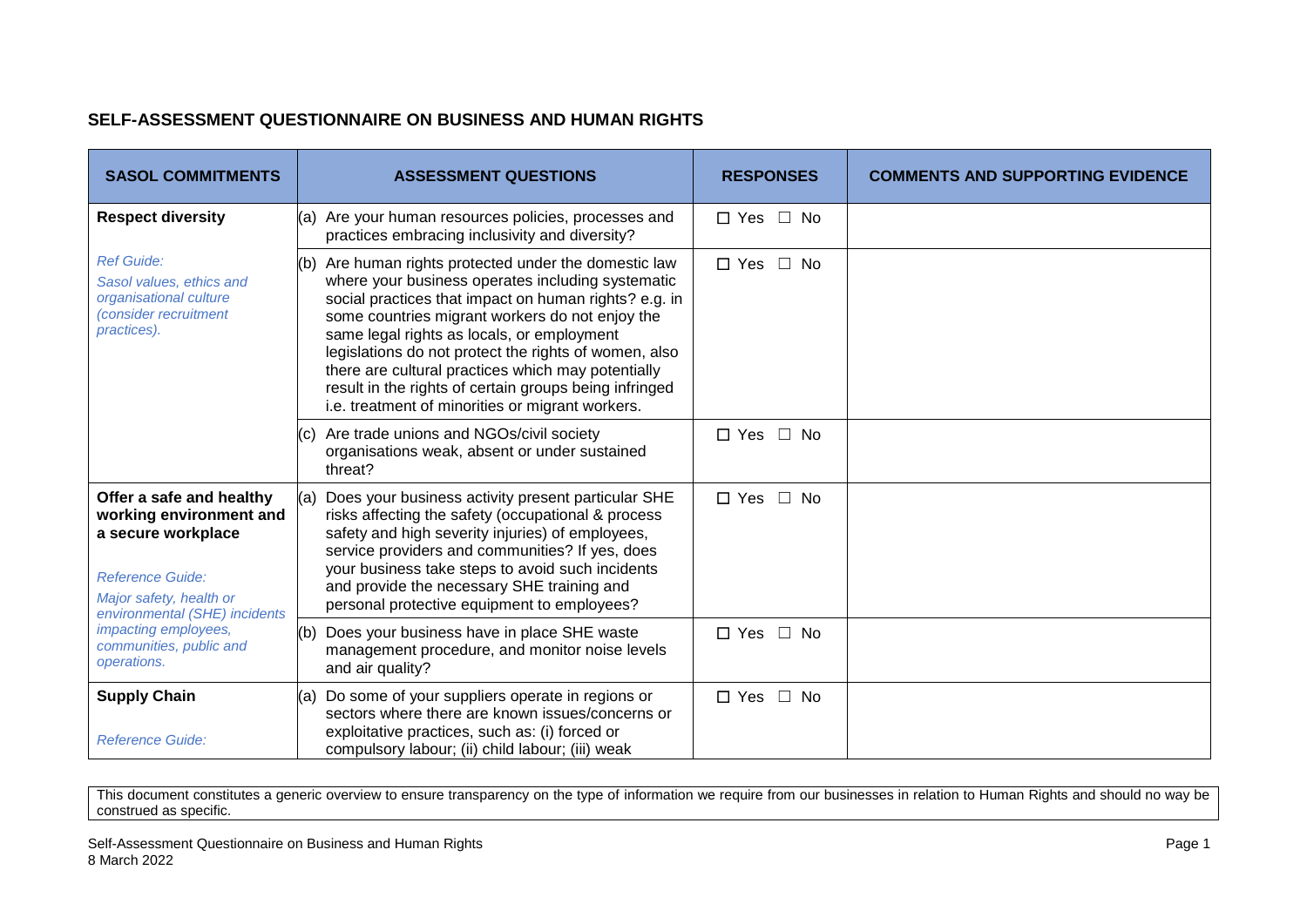| <b>SASOL COMMITMENTS</b>                                                                                                                                                                                                                                                                                                                                                                                                                                                                                                         | <b>ASSESSMENT QUESTIONS</b>                                                                                                                                                                                                                 | <b>RESPONSES</b>           | <b>COMMENTS AND SUPPORTING EVIDENCE</b> |
|----------------------------------------------------------------------------------------------------------------------------------------------------------------------------------------------------------------------------------------------------------------------------------------------------------------------------------------------------------------------------------------------------------------------------------------------------------------------------------------------------------------------------------|---------------------------------------------------------------------------------------------------------------------------------------------------------------------------------------------------------------------------------------------|----------------------------|-----------------------------------------|
| Understanding of where the<br>business' main suppliers<br>operate, and where their<br>products are sourced from.<br><b>Refer to the Global Slavery</b><br>Index as it relates to the sector<br>where the risk may exist, the<br>demographic of the workforce<br>is a key indicator in terms of<br>potential labour welfare risk.<br><b>Workers that are in lower-</b><br>skilled, manual labour jobs are<br>more likely to be at risk of<br>exploitation. The same is true<br>of migrant workers and other<br>vulnerable groups. | protection of labour rights and worker safety; (iv)<br>low wages; (v) excessive hours; (vi) discriminatory<br>practices concerning women, migrants or other<br>vulnerable groups, (vii) sexual exploitation or (viii)<br>human trafficking? |                            |                                         |
|                                                                                                                                                                                                                                                                                                                                                                                                                                                                                                                                  | Do any of your supplier's source products or<br>(b)<br>services from regions or sectors where there are<br>any labour welfare issues/ concerns or exploitative<br>practices?                                                                | $\Box$ Yes<br>$\square$ No |                                         |
|                                                                                                                                                                                                                                                                                                                                                                                                                                                                                                                                  | Does your supply chain involve the use of<br>(c)<br>commodities which are high risk from a human<br>rights perspective? e.g. minerals sourced from<br>mines in conflict regions and destabilised countries.                                 | $\Box$ Yes $\Box$ No       |                                         |
|                                                                                                                                                                                                                                                                                                                                                                                                                                                                                                                                  | Do any of your customers downstream in the value<br>(d)<br>chain present potential human rights risks?                                                                                                                                      | $\Box$ Yes $\Box$ No       |                                         |
|                                                                                                                                                                                                                                                                                                                                                                                                                                                                                                                                  | Do you have clauses in your supply chain contracts<br>(e)<br>requiring your suppliers to comply with human rights<br>obligations and/or requirements and giving a right to<br>terminate such contracts where they fail to do so?            | $\Box$ Yes $\Box$ No       |                                         |
|                                                                                                                                                                                                                                                                                                                                                                                                                                                                                                                                  | Does your business require its suppliers to ensure<br>that their own suppliers/subcontractors avoid use of<br>forced or compulsory labour or child labour and<br>comply with human rights obligations and<br>requirements?                  | $\Box$ Yes $\Box$ No       |                                         |
| Mergers and Acquisition (a)<br>(Including Joint Ventures)<br><b>Reference Guide:</b>                                                                                                                                                                                                                                                                                                                                                                                                                                             | Does your target/joint venture partner have<br>business and human rights policies and procedures<br>to ensure compliance with human rights laws (or<br>public statement on human rights)?                                                   | $\Box$ Yes $\Box$ No       |                                         |
| Joint ventures where Sasol<br>has a minority interest and<br>does not have operational<br>control may not be subject to                                                                                                                                                                                                                                                                                                                                                                                                          | (b) Does your target/joint venture partner have a<br>process to identify involvement in adverse human<br>rights impacts and take steps to prevent, mitigate or<br>remedy such impacts including mechanisms to                               | $\Box$ Yes<br>$\square$ No |                                         |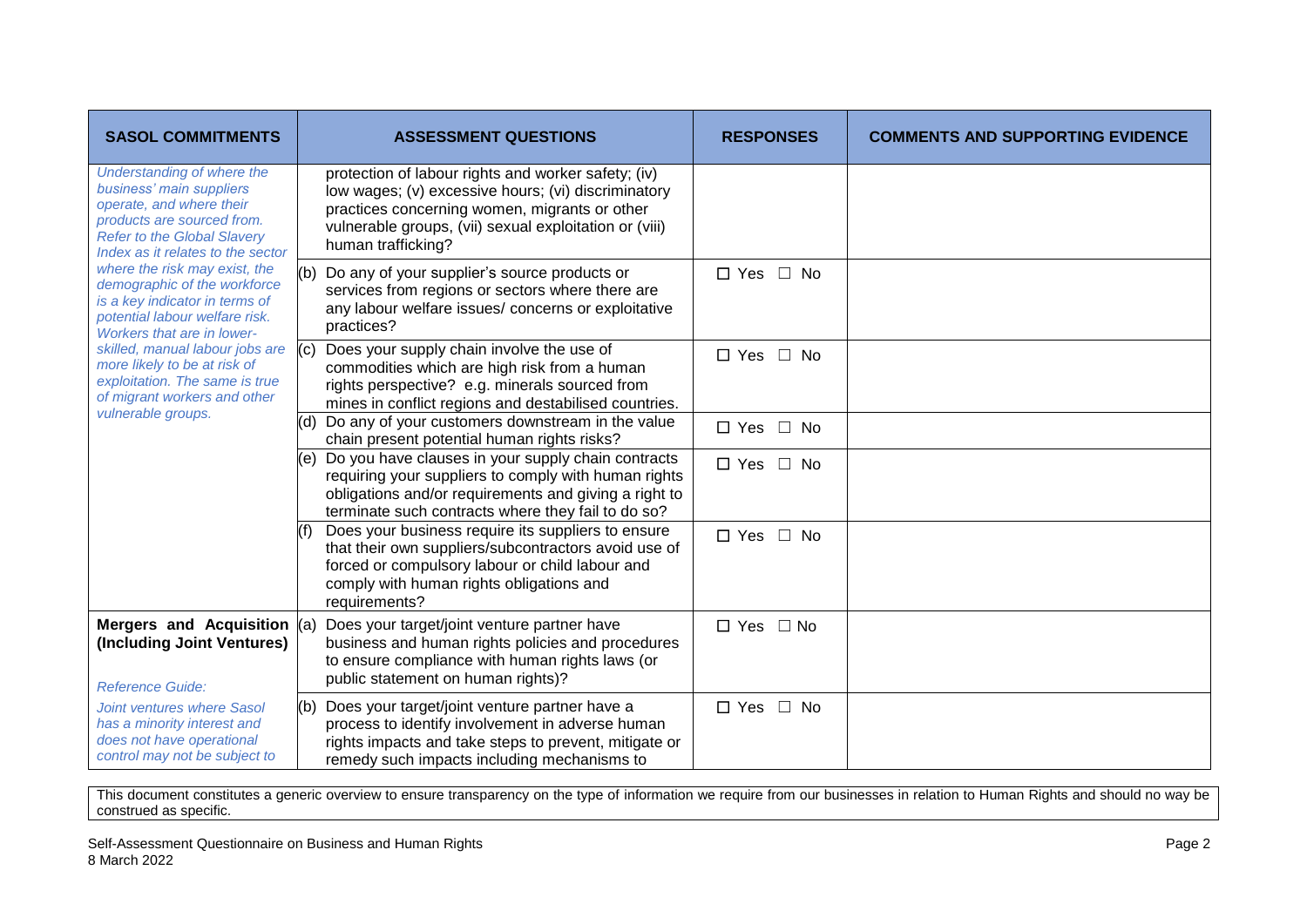| <b>SASOL COMMITMENTS</b>                                                                                                                                              | <b>ASSESSMENT QUESTIONS</b>                                                                                                                                                                                                             | <b>RESPONSES</b>           | <b>COMMENTS AND SUPPORTING EVIDENCE</b> |
|-----------------------------------------------------------------------------------------------------------------------------------------------------------------------|-----------------------------------------------------------------------------------------------------------------------------------------------------------------------------------------------------------------------------------------|----------------------------|-----------------------------------------|
| Sasol policies and procedures.<br>However, human rights issues<br>involving such joint ventures<br>may potentially still give rise to<br>reputational risk for Sasol. | receive and resolve grievances relating to human<br>rights infringements?                                                                                                                                                               |                            |                                         |
|                                                                                                                                                                       | Does your target/joint venture operate in high risk<br>(c)<br>country or the nature of its operations create a<br>potential for negative human rights impacts or<br>disputes with local communities?                                    | $\Box$ Yes $\Box$ No       |                                         |
|                                                                                                                                                                       | Is there any criticism that your target/joint venture<br>(d)<br>partner has been subject to human rights impacts<br>arising from its business activities, products or<br>services?                                                      | $\Box$ Yes $\Box$ No       |                                         |
|                                                                                                                                                                       | In the last 5 years, has your target/joint venture<br>(e)<br>partner or any of their officers or employees been<br>convicted of any offence involving slavery,<br>servitude, forced or compulsory child labour or<br>human trafficking? | $\square$ No<br>$\Box$ Yes |                                         |
| <b>Respect the rights of</b><br>local communities                                                                                                                     | (a) Is there active conflict, or are there pre or post<br>conflict dynamics where your business is situated?                                                                                                                            | $\Box$ Yes $\Box$ No       |                                         |
| <b>Reference Guide:</b><br>Sasol position in dealing with<br>issues of physical<br>displacements, resettlements,<br>relocation and encroachments.                     | Does your business activity involve acquisition of<br>(b)<br>land or relocation of communities, if yes, do you<br>have adequate measures to manage such<br>relocation and resettlement of local communities?                            | $\Box$ Yes<br>$\Box$ No    |                                         |
|                                                                                                                                                                       | Does your business have a process to deal with<br>(C)<br>issues relating to encroachments on Sasol's<br>assets/properties?                                                                                                              | $\Box$ Yes<br>∩ No         |                                         |
|                                                                                                                                                                       | Does the nature of your operations create a<br>(d)<br>potential for negative human rights impacts or<br>disputes with local communities?                                                                                                | $\Box$ Yes<br>$\square$ No |                                         |
|                                                                                                                                                                       | Do you engage with local communities and other<br>(e)<br>social partners (NGOs) and deliver on stakeholder<br>commitments?                                                                                                              | $\Box$ Yes $\Box$ No       |                                         |